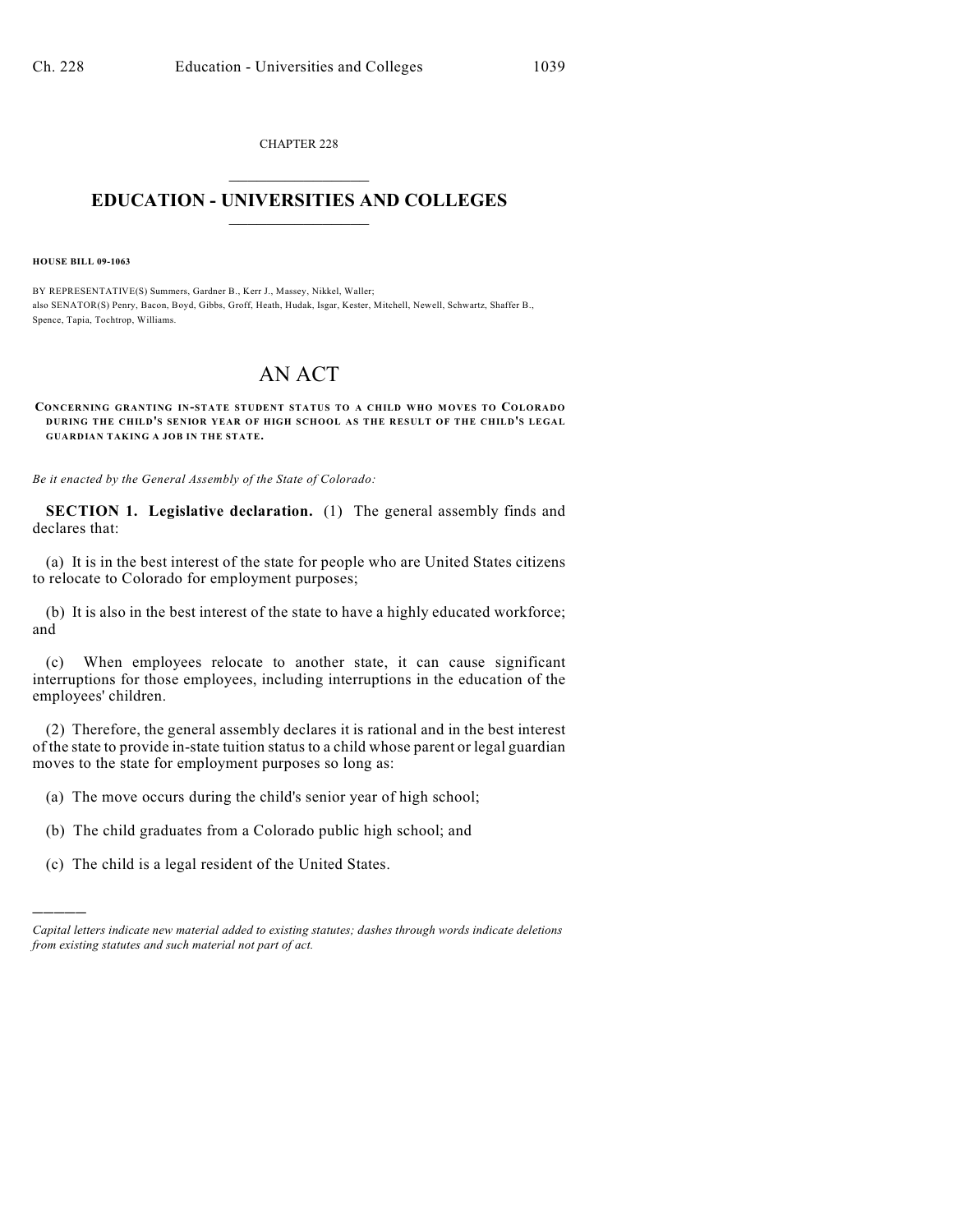**SECTION 2.** Article 7 of title 23, Colorado Revised Statutes, is amended BY THE ADDITION OF A NEW SECTION to read:

**23-7-111. Tuition classification for persons who move to Colorado for employment.** (1) (a) NOTWITHSTANDING ANY OTHER PROVISION OF THIS ARTICLE TO THE CONTRARY, AND SUBJECT TO THE PROVISIONS OF SUBSECTIONS (2) TO (4) OF THIS SECTION, A CHILD WHO IS A LEGAL RESIDENT OF THE UNITED STATES AND WHO WOULD OTHERWISE NOT BE CLASSIFIED AS AN IN-STATE STUDENT FOR TUITION PURPOSES UNDER THIS ARTICLE MAY BE CLASSIFIED AS AN IN-STATE STUDENT FOR PURPOSES OF TUITION AT AN INSTITUTION IF:

(I) THE CHILD'S PARENT OR LEGAL GUARDIAN MOVED HIS OR HER FAMILY TO COLORADO FOR THE PURPOSE OF ACCEPTING A JOB IN THE STATE DURING THE CHILD'S SENIOR YEAR OF HIGH SCHOOL;

(II) THE CHILD MOVED WITH HIS OR HER PARENT OR LEGAL GUARDIAN TO COLORADO DURING THE CHILD'S SENIOR YEAR OF HIGH SCHOOL; AND

(III) THE CHILD GRADUATED FROM A COLORADO PUBLIC HIGH SCHOOL.

(b) EACH INSTITUTION SHALL DEVELOP A POLICY TO VERIFY THAT A CHILD MEETS EACH OF THE REQUIREMENTS SPECIFIED IN PARAGRAPH (a) OF THIS SUBSECTION (1).

(2) IF A CHILD IS CLASSIFIED AS AN IN-STATE STUDENT PURSUANT TO THIS SECTION, HE OR SHE MAY BE COUNTED AS A RESIDENT STUDENT FOR ANY PURPOSE; EXCEPT THAT THE CHILD SHALL NOT BE ENTITLED TO RECEIVE STATE FINANCIAL AID.

(3) THE GOVERNING BOARD OF EACH INSTITUTION MAY GRANT IN-STATE TUITION STATUS TO A CHILD CLASSIFIED AS AN IN-STATE STUDENT PURSUANT TO THIS **SECTION** 

(4) IF A CHILD IS CLASSIFIED AS AN IN-STATE STUDENT PURSUANT TO THIS SECTION, THE CHILD SHALL NOT BE ENTITLED TO RECEIVE A STIPEND PURSUANT TO ARTICLE 18 OF THIS TITLE FOR THE FIRST YEAR THE CHILD IS ENROLLED AT AN INSTITUTION.

**SECTION 3.** 23-18-102 (5), Colorado Revised Statutes, is amended BY THE ADDITION OF A NEW PARAGRAPH to read:

**23-18-102. Definitions.** As used in this article, unless the context otherwise requires:

(5) (c) NOTWITHSTANDING THE PROVISIONS OF PARAGRAPH (a) OF THIS SUBSECTION (5), A STUDENT SHALL NOT BE CONSIDERED AN "ELIGIBLE UNDERGRADUATE STUDENT" DURING THE FIRST YEAR THE STUDENT ATTENDS A COLORADO INSTITUTION OF HIGHER EDUCATION IF THE STUDENT RECEIVES STATUS AS AN IN-STATE STUDENT FOR TUITION PURPOSES PURSUANT TO SECTION 23-7-111.

**SECTION 4. Act subject to petition - effective date.** This act shall take effect at 12:01 a.m. on the day following the expiration of the ninety-day period after final